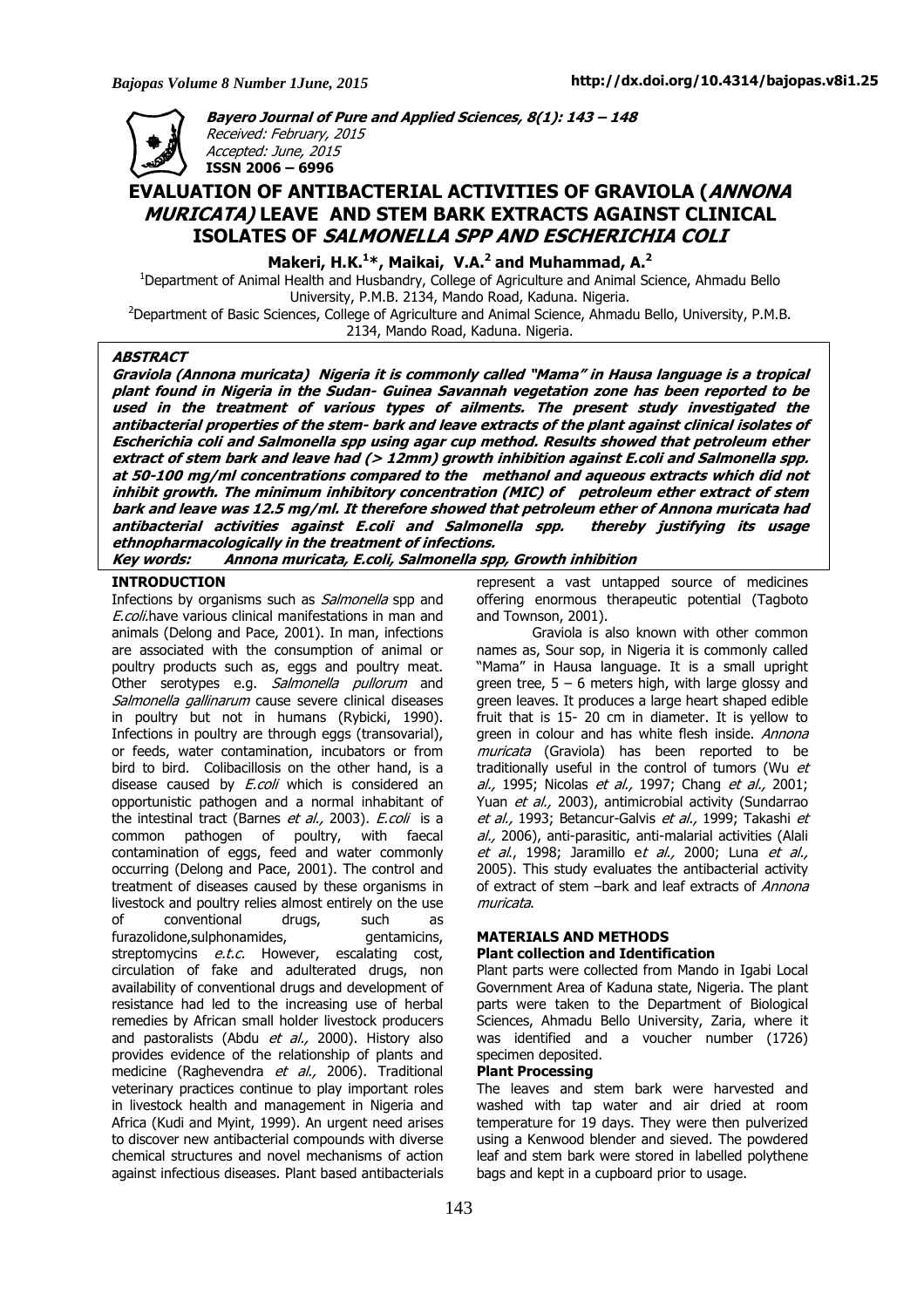#### *Bajopas Volume 8 Number 1June, 2015* **Extract Preparation**

One hundred (100 gm) gram of the leaf and stem bark powders were separately weighed into a thimble and there after transferred into a Soxhlet extractor and extracted sequentially with petroleum ether (40-  $60^{\circ}$ C), methanol and water. The extracts were individually collected after each extraction and concentrated using a crucible over a water bath set at  $40^{\circ}$ C. The solvent free extracts were then weighed and stored in brown bottles at  $4^0C$ .

### **Preparation and Standardization of Inoculum.**

The bacterial species are E.coli and Salmonella spp.They were clinical isolates obtained from the Veterinary Teaching Hospital (VTH), Ahmadu Bello University, Samaru - Zaria. From the slant cultures of the identified organisms (*E. coli* and *Salmonella sp*), a colony was suspended with a sterile wire loop into a sterile bijou bottle containing sterile distilled water and the opacity was then matched with that of McFarland turbidity standard which corresponded to 10<sup>6</sup> CFU/ml (Colony Forming Unit per Millilitre).

### **Preparation of various concentrations of extracts.**

The method of NCCLS, (1997) was used. One gram (1 gm) each of extract was dissolved in 10 ml of sterile distilled water for aqueous and methanolic extracts while petroleum ether extract was dissolved in N-N-Dimethyl formamide to give the stock solution . The dissolved extracts (stock solution) were serially diluted to give 100 mg/ml, 50 mg/ml, 25 mg/ml and 12.5 mg/ml concentrations.

### **Sensitivity testing of the extracts.**

The method of Nostro et al., (2000) was used. A quantity (20 ml) of sterile Mueller- Hilton agar was poured into sterile Petri dishes to solidify. Using a sterile syringe, 0.1 ml of the standardized inocula (test organisms) was inoculated onto four petri dishes in duplicate, representing the various concentrations and for each of the extracts. The bacterial suspension was spread with the aid of a sterile swab stick. Using a cork borer (8mm in diameter), four wells were made in each agar plate. All plates were appropriately labeled according to the corresponding concentrations and extract used. Using a sterile syringe, 0.1ml of the diluted extracts was placed into the wells and the plates left on the work bench for 2 hrs for the extracts to diffuse into the agar before incubation at  $37^{\circ}$ C for 24 hrs. Ciprofloxacin antibiotic sensitivity disc (10 µg) from (Oxoid, Hampshire, England) was used as a control against test organisms. After incubation, the plates

were observed for evidence of inhibition (appearance of clear zones that are completely devoid of growth around wells). The diameters of the zones were measured using a calibrated rule in millimeters.

# **Determination of MIC**

The method of National Committee for Clinical Laboratory Standards (1997) was used. The inocula were prepared from overnight broth cultures and adjusted to turbidity equivalent to 0.5 McFarland standard. A stock solution of 0.2 g/ml was made and the serial dilutions of 100, 50, 25 and 12.5 mg/ml were prepared from it. Four (4 ml) of each dilution was incorporated in 16 ml of the appropriate melted agar medium and poured into each of the petri dishes. Each dish was sectioned into four. A loopful of the diluted culture of each test organism was inoculated by streaking on the surface of each section of the petri dish. The dishes were incubated at  $37^0C$  for 24 h. A control was also set which contained only nutrient agar and the test organism. The MIC was defined s the lowest concentration of the extract inhibiting the visible growth of each organism.

Phytochemical screening of the leaves and stembark extract of Annona muricata

This was out carried out standard procedures of Harborne (1973), Trease and Evans (1989) and Sofowora (1993).

# **RESULTS**

The plant *Annona muricata* is shown (Plate 1). The petroleum ether extract of stem bark and leave showed  $(> 12 \text{ mm})$  growth inhibition zones against E.coli and Salmonella spp at concentrations of 25-100 mg/ml (Table 1), (his appears to be dose dependent compared to the aqueous extracts of stem bark and leave with (< 8 mm) growth inhibition to the test organisms at the highest concentration of 100 mg/ml. There was no growth inhibition with methanol extracts of the leaves. The reference drug ciprofloxacin showed (> 30 mm) growth inhibition at 10 µg concentration. The minimum inhibitory concentration (MIC) again showed that the petroleum ether extracts at a concentration of 12.5 mg/ml (Table 2), were able to inhibit growth, while the methanolic and aqueous extracts failed to show any activity. The phytochemical screening showed that the aqueous and methanol leave and stem bark extract had absence of alkaloids, anthraquinones, flavonoids and phenols. While alkaloids and anthraquinones were present in the petroleum ether extract of leaf and stem bark.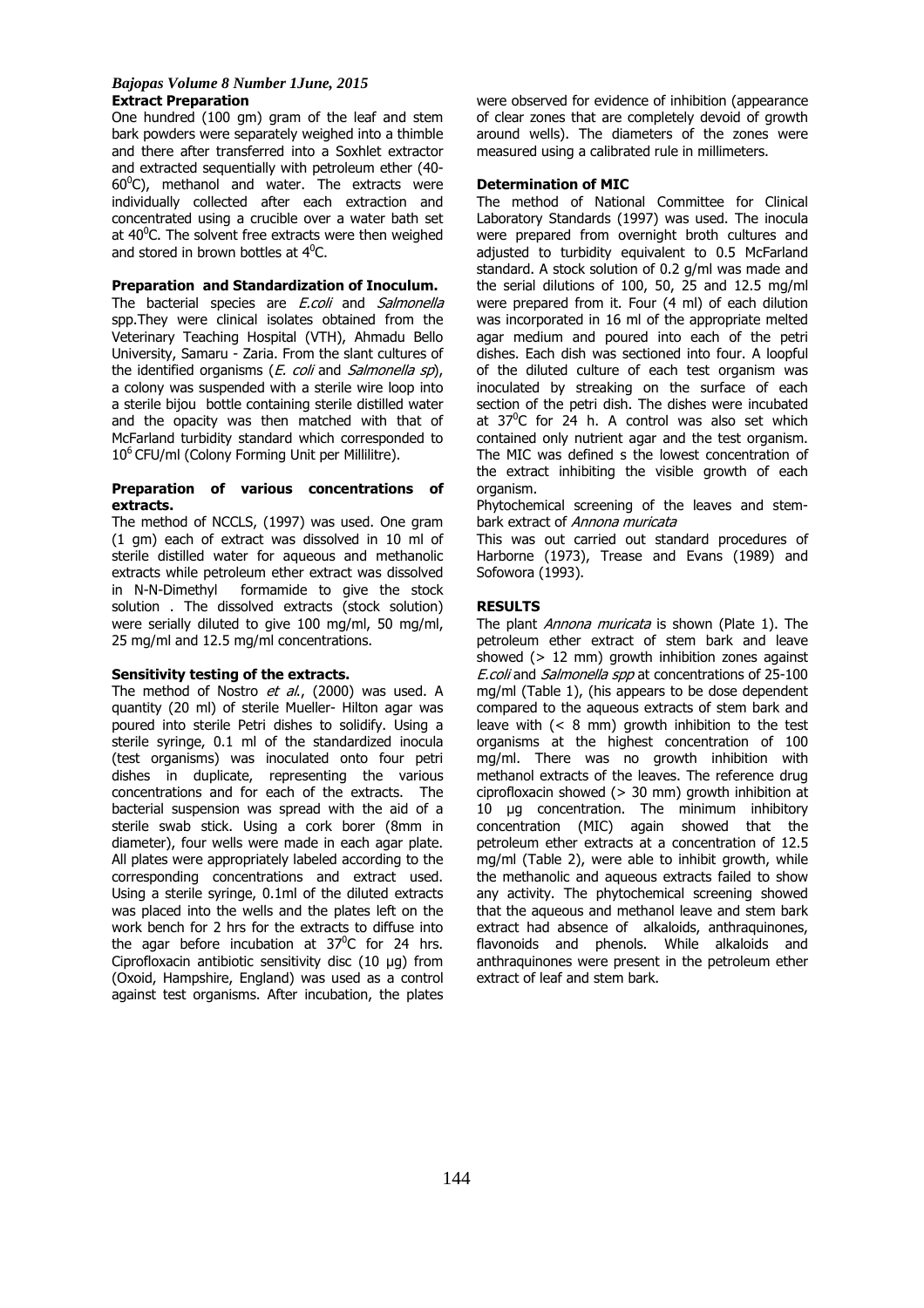

**Plate 1: Annona muricata plant** 

| <b>Extract/Drug</b>           | Concentration mg/ml | <b>Mean Zone of Inhibition (mm)</b><br>Salmonella<br>E.coli |      |  |
|-------------------------------|---------------------|-------------------------------------------------------------|------|--|
| Petroleum ether stem bark     | 12.5                | 0.0                                                         | 13.0 |  |
| Extract                       | 25.0                | 12.0                                                        | 15.0 |  |
|                               | 50.0                | 13.0                                                        | 17.0 |  |
|                               | 100.0               | 17.0                                                        | 23.0 |  |
| Petroleum ether leave extract | 12.5                | 9.0                                                         | 12.0 |  |
| Extract                       | 25.0                | 11.0                                                        | 15.0 |  |
|                               | 50.0                | 13.0                                                        | 17.0 |  |
|                               | 100.0               | 15.0                                                        | 20.0 |  |
| Methanolic stem bark          | 12.5                | 0.0                                                         | 0.0  |  |
| Extract                       | 25.0                | 0.0                                                         | 0.0  |  |

 $50.0$  9.0 9.0 100.0 13.0 11.0 Methanolic leave extract  $12.5$  0.0 0.0 0.0  $25.0$  0.0 0.0 0.0  $50.0$  0.0 0.0 0.0 100.0 0.0 0.0 0.0 Aqueous stem bark extract 12.5 0.0 0.0  $25.0$  0.0 0.0 0.0  $50.0$  0.0 0.0 0.0  $100.0$  0.0 0.0 Aqueous leave extract 12.5 0.0 0.0  $25.0$  0.0 0.0 0.0  $50.0$  0.0 0.0 0.0  $100.0$  0.0 0.0 Ciprofloxacin 10 µg 33.0 27.0

| Table 1. Antibacterial activity of extracts of <i>Annona muricata</i> |  |  |
|-----------------------------------------------------------------------|--|--|
|-----------------------------------------------------------------------|--|--|

Values greater than 9 mm indicates activities.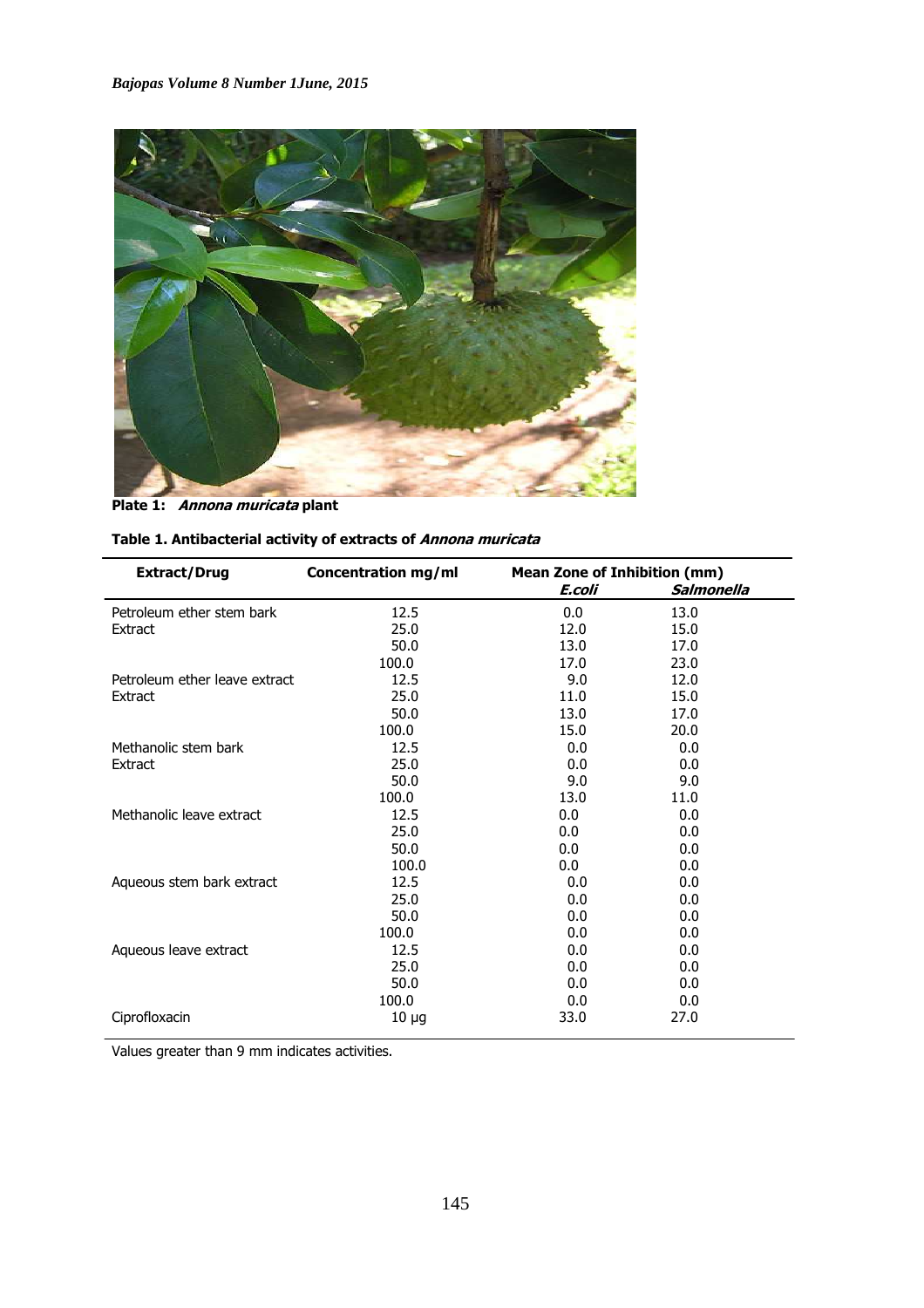| Extract/Drug                  | Concentration mg/ml | Mean Zone of Inhibition (mm) |                 |  |
|-------------------------------|---------------------|------------------------------|-----------------|--|
|                               |                     | E.coli                       | Salmonella      |  |
| Petroleum ether stem bark     |                     |                              |                 |  |
| extract                       | 12.5                |                              |                 |  |
|                               | 25.0                |                              |                 |  |
|                               | 50.0                |                              | $^{\mathrm{+}}$ |  |
| Petroleum ether leave extract | 12.5                | $^{+++}$                     | $^{\mathrm{+}}$ |  |
| Extract                       | 25.0                | $\ddot{}$                    |                 |  |
|                               | 50.0                |                              |                 |  |
|                               | 100.0               |                              |                 |  |
| Methanolic stem bark          | 12.5                | $^{+++}$                     | $^{+++}$        |  |
| Extract                       | 25.0                | $\ddot{}$                    | $\ddot{}$       |  |
|                               | 50.0                |                              |                 |  |
|                               | 100.0               |                              |                 |  |
| Methanolic leave extract      | 12.5                | $^{+++}$                     | $^{+++}$        |  |
|                               | 25.0                | $+++$                        | $+++$           |  |
|                               | 50.0                | $+++$                        | $+++$           |  |
|                               | 100.0               | $+++$                        | $+++$           |  |
| Aqueous stem bark extract     | 12.5                | $+++$                        | $+++$           |  |
|                               | 25.0                | $+++$                        | $^{+++}$        |  |
|                               | 50.0                | $+++$                        | $+++$           |  |
|                               | 100.0               | $+++$                        | $+++$           |  |
| Aqueous leave extract         | 12.5                | $+++$                        | $+++$           |  |
|                               | 25.0                | $+++$                        | $+++$           |  |
|                               | 50.0                | $+++$                        | $^{+++}$        |  |
|                               | 100.0               | $^{+++}$                     | $^{+++}$        |  |

## **Table 2. Minimum Inhibitory Concentration (MIC) of leaf and stem bark extracts of Annona muricata**

Key: - No Growth, + Very fair Growth, ++ Moderate Growth, +++ Abundant Growth

### **Table 3: Phytochemical Screening of Leaves and Stem Bark Extract of A. muricata**

|                      |     | Leaf     |                    | <b>Stem Bark</b> |          |                    |  |
|----------------------|-----|----------|--------------------|------------------|----------|--------------------|--|
| Pytochemical Aqueous |     | Methanol | Petroleum<br>ether | Agueous          | Methanol | Petroleum<br>ether |  |
| Alkaloids            |     |          |                    |                  |          |                    |  |
| Anthraguinone        |     |          |                    |                  |          |                    |  |
| Carbohydrates        | $+$ |          |                    |                  |          |                    |  |
| Cardiac Glycosides+  |     |          |                    |                  |          |                    |  |
| Flavonoids           |     |          |                    |                  |          |                    |  |
| <b>Phenols</b>       |     |          |                    |                  |          |                    |  |
| Saponins             |     |          |                    |                  |          |                    |  |
| <b>Steroids</b>      |     |          |                    |                  |          |                    |  |
| <b>Tannins</b>       |     |          |                    |                  |          |                    |  |

Key: + Present: - absent

# **DISCUSSION**

The *in-vitro* study to determine the antibacterial activities of Annona muricata shows the therapeutic potential of petroleum ether extracts against E.coli and *Salmonella* species. Theresults highlight the fact that the activity was resided in the petrol ether extract and not the water extract. Water is the activity, the work showed that methanol extract did not show any activity against the bacteria. This work tends to agree with (Hassan et al., 2006) who reported activity of chloroform extract of  $B$ . augustifolia onbacteria. Tepe et al., (2004) similarly reported that S. cryptantha and S. multicaulis oils showed antimicrobial activity. The petroleum ether extract of A. muricata was active against gram negative bacteria which is similar to Rabe and Van Staden, (1997) who reported that plant extracts were active against gram negative bacteria. The

solvent used by traditional herbalist to extract active substances from plants due to its availability (Shale et al., 1999). The findings contradict this, as the active ingredient is resided in the petroleum ether extract of the plant.The results also contradict Pathak et al., (2003) who reported that methanol extract of leaf of Annona muricata had antibacterial phytochemical screening revealed presence of alkaloids and anthraquinones in the petroleum ether extracts of the leave and stem bark. A.muricata has been reported to be rich in miscellaneous lactones and isoquinoline alkaloids (Alali et al., 1992; Wu et al., 1995). It has also been reported that A.muricata is known to contain a large number of biologically active compounds and chemicals generally referred to as annonaceous acetogenins which include quinolines and isoquinolines, annopentocins, annomuricins, coreximine and reticuline isolated from the leaf, barks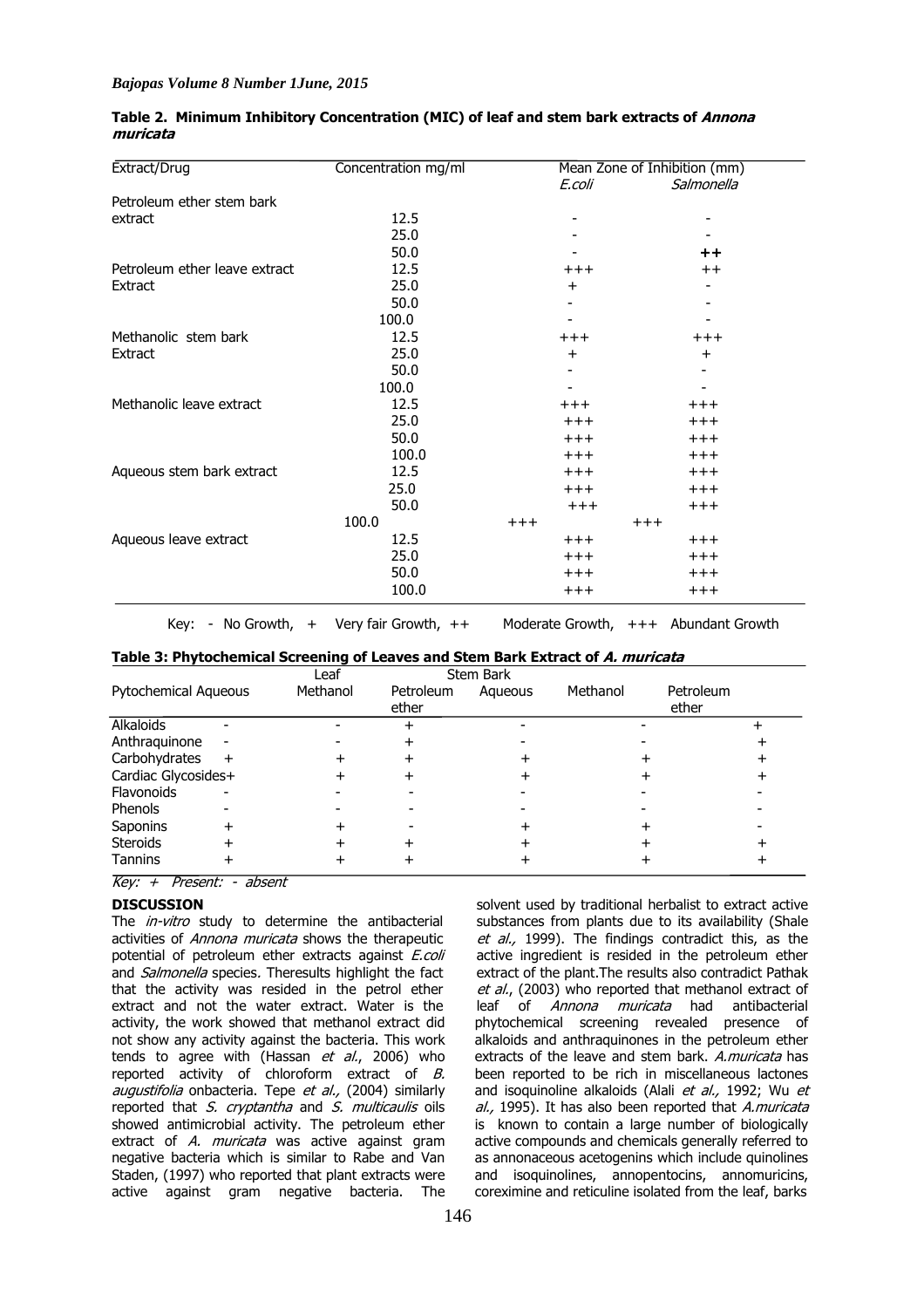#### *Bajopas Volume 8 Number 1June, 2015*

and seeds of Annona muricata (Alali et al., 1992; Wu et al., 1995; Nicolas et al., 1997; Chang et al., 2003). The activity noticed could be due to either of these chemicals. The demonstration of antibacterial activity of A. muricata reveals a good potential lead. The study supports the traditional usage of the plant parts which contains compounds with antibacterial properties that can be used as antibacterial agents in

### **REFERENCES**

- Abdu, P.A., Jagun, A.G., Gefu, J.O., Mohammed, A.K., Alawa, C.B.I., Omokanye, A.T (2000) A survey of ethnoveterinary practices of agropastoralists in Nigeria. In: Gefu, J.O., Abdu, P.A., Alawa C.B.I. (Eds). Ethnoveterinary practices, research and development, Proceedings of the<br>International Workshop on International Workshop on<br>Ethnoveterinary Practices, Kaduna. Ethnoveterinary Practices, Kaduna.<br>Nigeria. 14-18 August 2000. Nigeria. NAPRI/ABU,Zaria
- Alali, F.Q., Liu, X.X., and McLauglin, J.L. (1992) Annonaceous acetogenins: recent progress. Journal of Natural products. 62:504-540.
- Alali, F.Q., Kaakeh, W., Bennett, G.W and McLauglin, J.L. (1998) Annonaceous acetogenins as natural pesticides: potent toxicity against Insecticide - susceptible and resistant<br>
German Cockroaches (Dictyontera: German Cockroaches (Dictyoptera: Blattellidae). J. Econ. Entomol. 91(3): 641-9
- Barnes, H.J., J.P. Vaillancourt and W.B. Gross (2000). Colibacillosis In: Diseases of poultry.  $11^{th}$ ed, Iowa State University Press, Ames, IA, USA. 52 (4) 432-20
- Betancur-Galvis, L., Saez, J., Granidos, H., Salazar, A and Ossa, J (1999) Antitumor and anti viral activity of Colombian medicinal plant extracts. mem.Inst. Oswaldo Cruz: 94(4):531-35
- Chang, F.R and Wu, Y.C (2001) Novel cytotoxic Annonaceous acetogenins from Annona muricata. J.Nat.Prod.: 64(7): 925-31
- Delong, E and Pace, N (2001) Environmental diversity of Bacteria and archaea. Syst Biol. 50(4):470-8
- Hassan, S.W., Umar, R.A., Lawal, M., Bilbis, S.l., Muhammad, B.U., and Dabai, Y.U. (2006). Evaluation of antibacterial activity and phytochemical analysis of root extracts of Boscia augustifolia. African Journal of Biotechnology. Vol. 5918). Pp. 1602-1607.
- Jaramillo,M.C., Arango, G.J., Gonzalez, M.C., Robledo, S. M. and Velez, I.D (2000) Cytotoxicity and antileishmanial activity of Annona muricata pericarp. Fitoterapia 71(2): 183-6
- Kudi, A.C., Myint, SH. (1999) Antiviral activity of some Nigerian medicinal extracts. Journal of Ethnopharmacology. 68:289-294.
- Luna, J.S., Carvalho, J.M., Lima, M.R.F., Bieber, L.W., Bento, S.E., Franck, X and Santa, A.E.G (2005) Acetogenins in Annona muricata

the development of new drugs for the treatment of infectious diseases.

# **CONCLUSION**

Though the results are preliminary, the work has shown that the petroleum ether extract of stem bark and leaf of Annona muricata had activity against E.coli and Salmonella species.

> (Annonaceae) leaves are potent molluscicides. Nat. Prod. Res. 20(3): 253-7

- National Committee for Clinical Laboratory Standards (NCCLS) (1997) Methods for dilution antimicrobial susceptibility test for bacteria that grow aerobically. 4<sup>th</sup> Edition. Approved standard M7-A4, 17 No. 2 Villanova. PA
- Nicolas, O. H.,Chang, C.J. and McLaughlin, J.L (1997) Structure activity relationships of diverse<br>Annonaceous acetogenins against Annonaceous acetogenins against multidrug resistant human mammary<br>adenocarcinoma (MCF-7(Adr) cells. adenocarcinoma (MCF-7(Adr) cells.<br>*Journal of Medicinal Chemistry.* Journal of Medicinal Chemistry. 40(13):2102-6
- Nostro, A., Germano, M.P.,D'Angelo, V., Marino, A.and Cannatella, M.A (2000) Extraction methods and bioautography for evaluation<br>of medicinal plant antimicrobial antimicrobial activity.Lett. Appl. Microbiol. 30:379-384.
- Pathak, H.J.P., Saraswathy, V.A., and Savai, J (2003) In vitro antimicrobial activity and phytochemical analysis of the leaves of Annona muricata. International Journal of Pharma. Researchand Development – online.Vol. 2:1-6
- Rabe, T and Vanstaden, J (1997). Antibacterial activity of South African plants used for<br>medicinal purposes. Journal of purposes. *Journal of* Ethnopharmacology. 56:81-87.
- Raghevendra,M.P., Satish, S., Raveesha,K.A. (2006) Phytochemical analysis and antibacterial activity of *Oxalis corniculata*, a known medicinal plant. *J. Sci.* 1(1): 72-78
- Rybicki, E.P., (1990) "The classification of organisms at the edge of life, or problems with virus systematic' SAft JSci 86: 182-6. ISSN 0038-2353
- Shale,T.L., Stirk, W.A and Van staden, J (1999). Screening of medicinal plants used in Lesotho for antibacterial and antiinflammatory activity. Journal of Ethnopharmacology. 67:347-354.
- Sundarrao,K., Burrows, I and Kuduk, M (1993). Preliminary Screening of antibacterial and antitumor activities of Papua new Guinean native medicinal plants. *Int.J. Pharmacog.* 31(1): 3-6
- Tagboto, S and Townson, S (2001) Antiparasitic properties of medicinal plants and other naturally occurring products. Advances in Parasitology 50, 199-295
- Takahashi, J.A.,Pereira, C.R., Pimenta, L.P., Boaventura, M.A and Silva, L.G (2006). Antibacterial activity of eight Brazilian